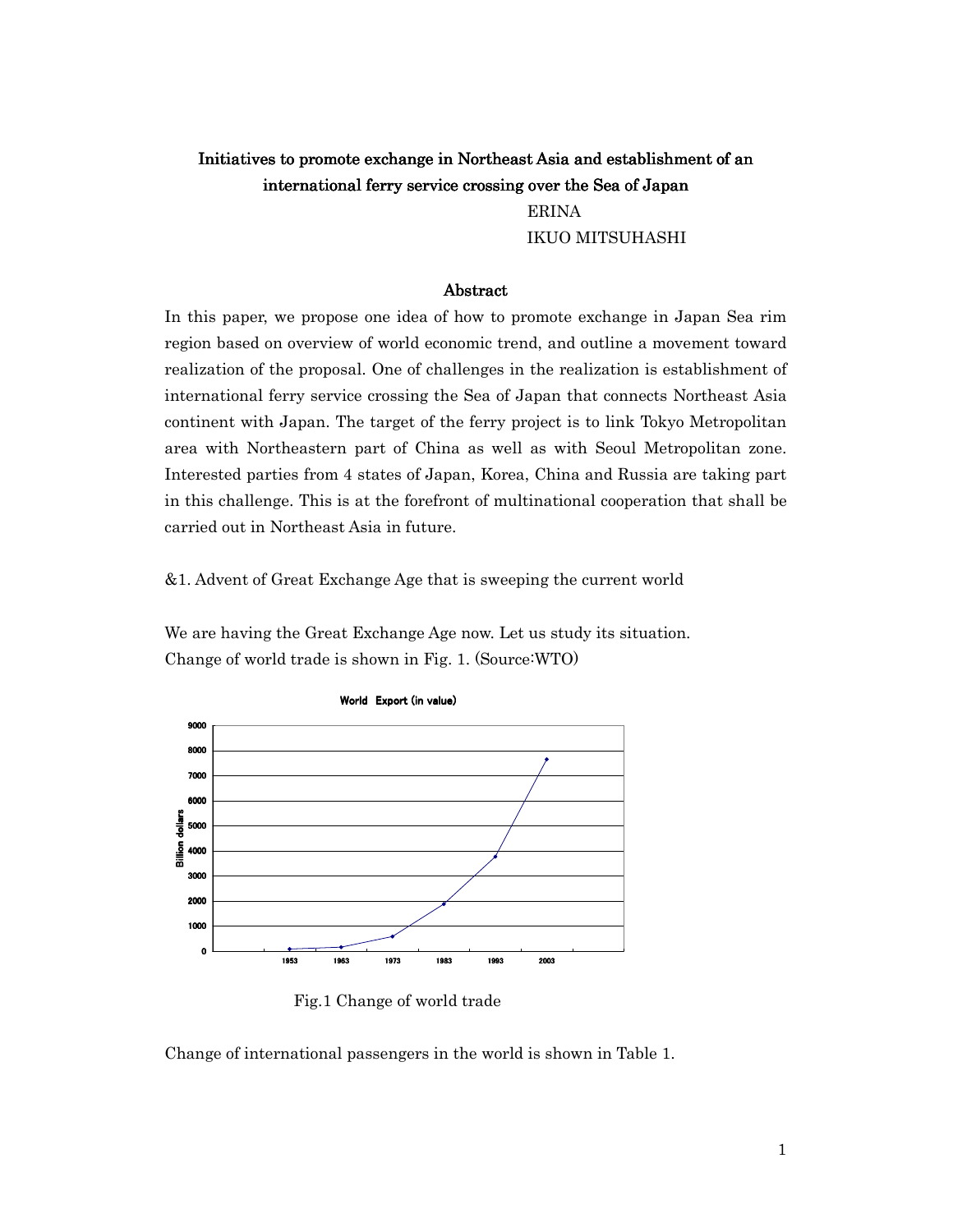| Arrival passengers in international tourism (million persons)                                |                  |       |                           |  |  |  |  |
|----------------------------------------------------------------------------------------------|------------------|-------|---------------------------|--|--|--|--|
|                                                                                              | 1990             | 2004  | Growth ratio<br>2004/1990 |  |  |  |  |
| Northeast Asia                                                                               | 28               | 87.6  | 312.9                     |  |  |  |  |
| Southeast Asia                                                                               | 21.5             | 47.3  | 220                       |  |  |  |  |
| Oceania                                                                                      | 5.2              | 10.2  | 196.2                     |  |  |  |  |
| South Asia                                                                                   | $3.2\phantom{0}$ | 7.5   | 234.4                     |  |  |  |  |
| Asia&Pacific Ocean                                                                           | 57.7             | 152.5 | 264.3                     |  |  |  |  |
| World                                                                                        | 441              | 763   | 173                       |  |  |  |  |
| (Source:2004 Overview of international tourism, World Tourism<br>Organization, March, 2006). |                  |       |                           |  |  |  |  |

Table. 1 Change of international passengers in the world

Change of GDP by country is shown in Fig.2



1970-2000GDP Change by country

Fig. 2 Change of GDP by country (Source: IMF, World economic outlook database, April, 07)

World trade has steadily enlarged, showing 100 times increase on a value basis during 50 years from 1953 to 2003

International tourists in the world has also increased, showing 1.73 times during 14 years from 1970 to 2000.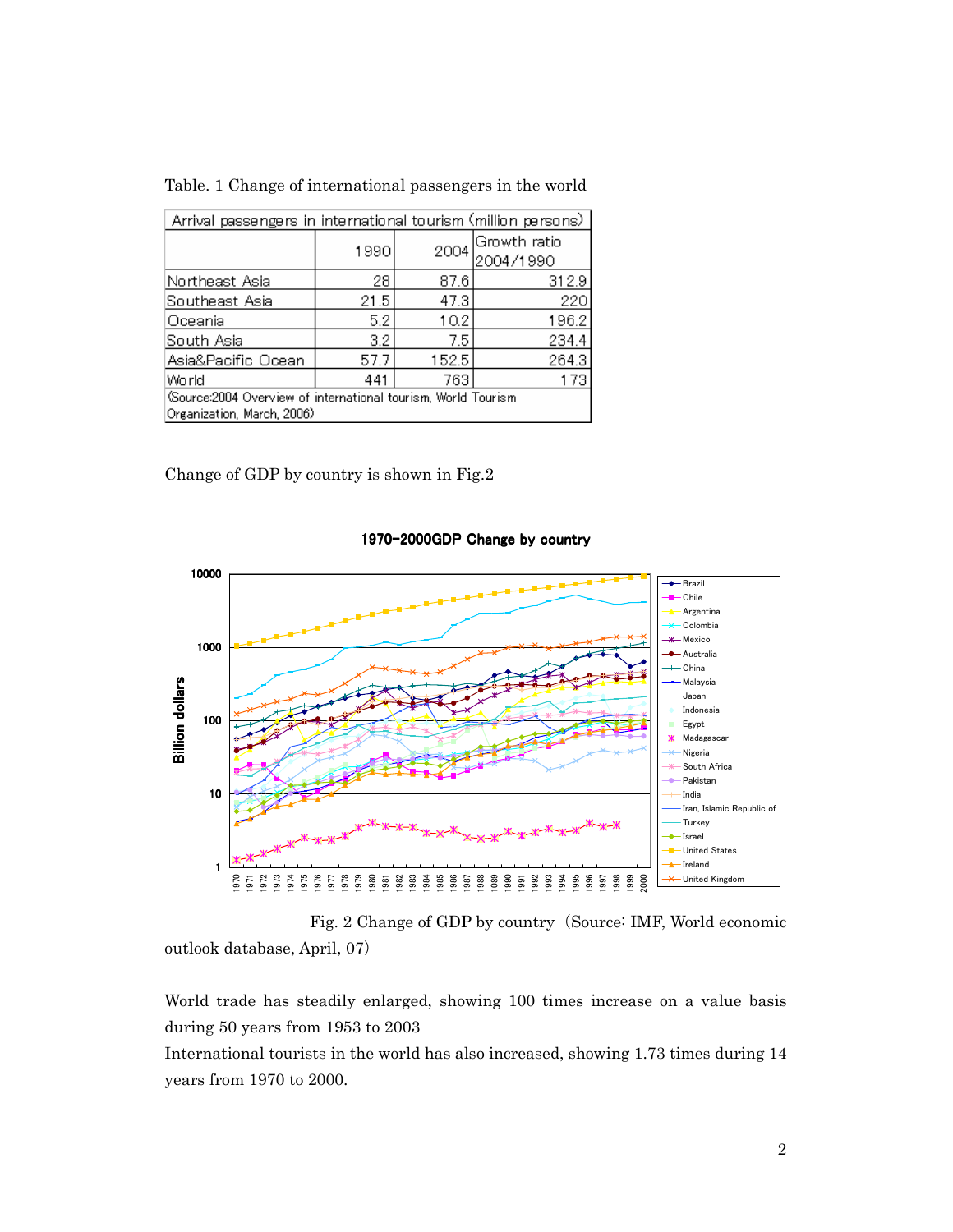GDPs of most of countries excluding part of Africa have risen 10 times during 30 years from 1970 to 2000 on a current value basis.

We can get to know from those data that trade statistics, international tourist statistics and GDP statistics have commonly had steady increase trend in recent years. These are evidence of advent of the Great Exchange Age.

Next, let us analyze the increase trend by region.

Change of share of trade amount in the world by region is shown in Fig.3. Only Asia has remarkably grown, showing from 13.4% in 1953 to 26.1% in 2003 in terms of ratio in world total.



Share of world merchandise export by region

Fig. 3 Change of share of trade amount in the world by region (Source: WTO)

Change of GDP by region is shown in Fig4. We can see growth of Asia is remarkable in comparison with other regions.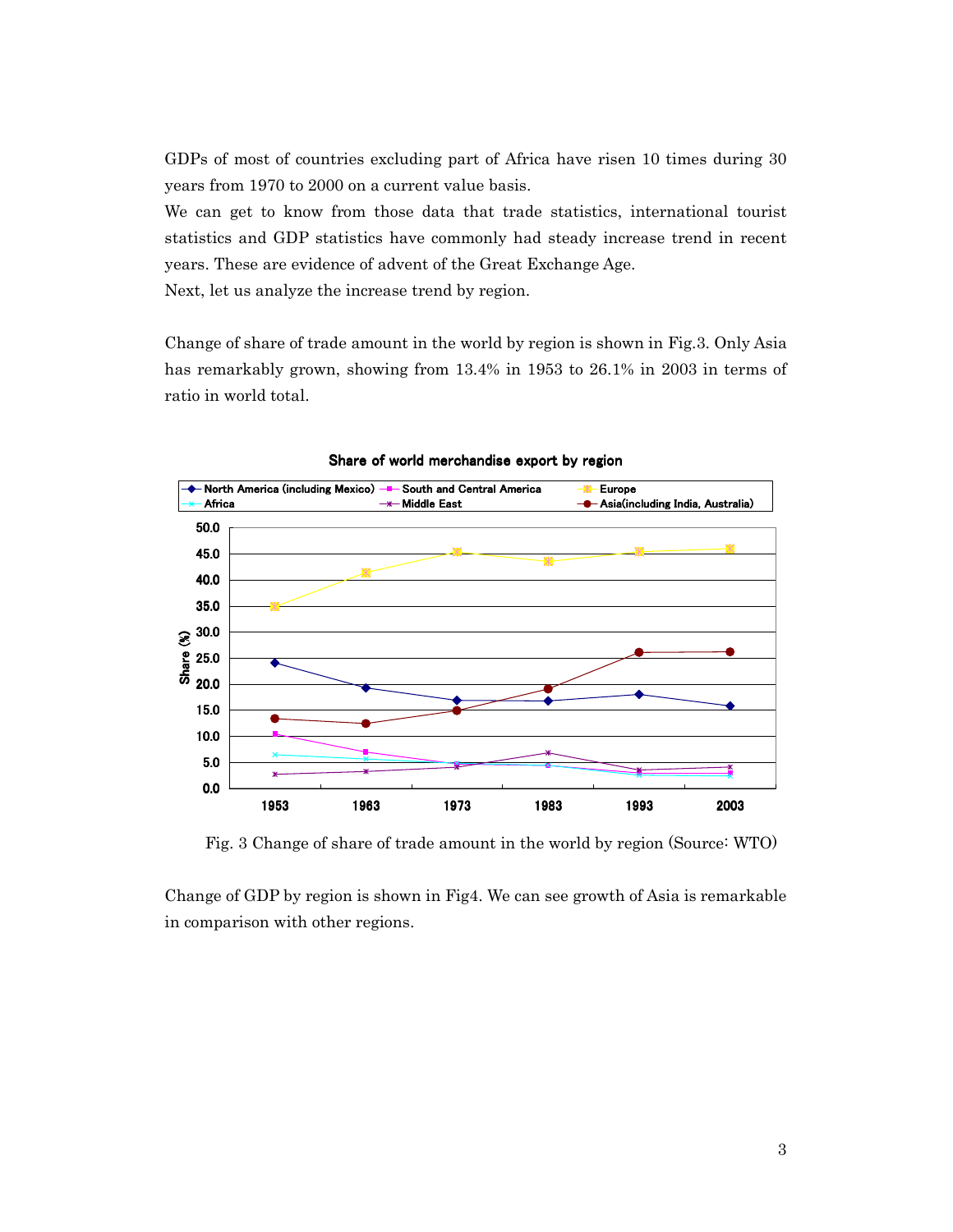

Fig.4. Change of GDP by region (Source: IMF, World economic outlook database, April, 07)

In Asia, China's growth is noticeable. We can see this situation through uptrend straight line of semi-log graph in Fig.5.



Fig.5 China's growth in GDP (Source: IMF, World economic outlook database, April, 07)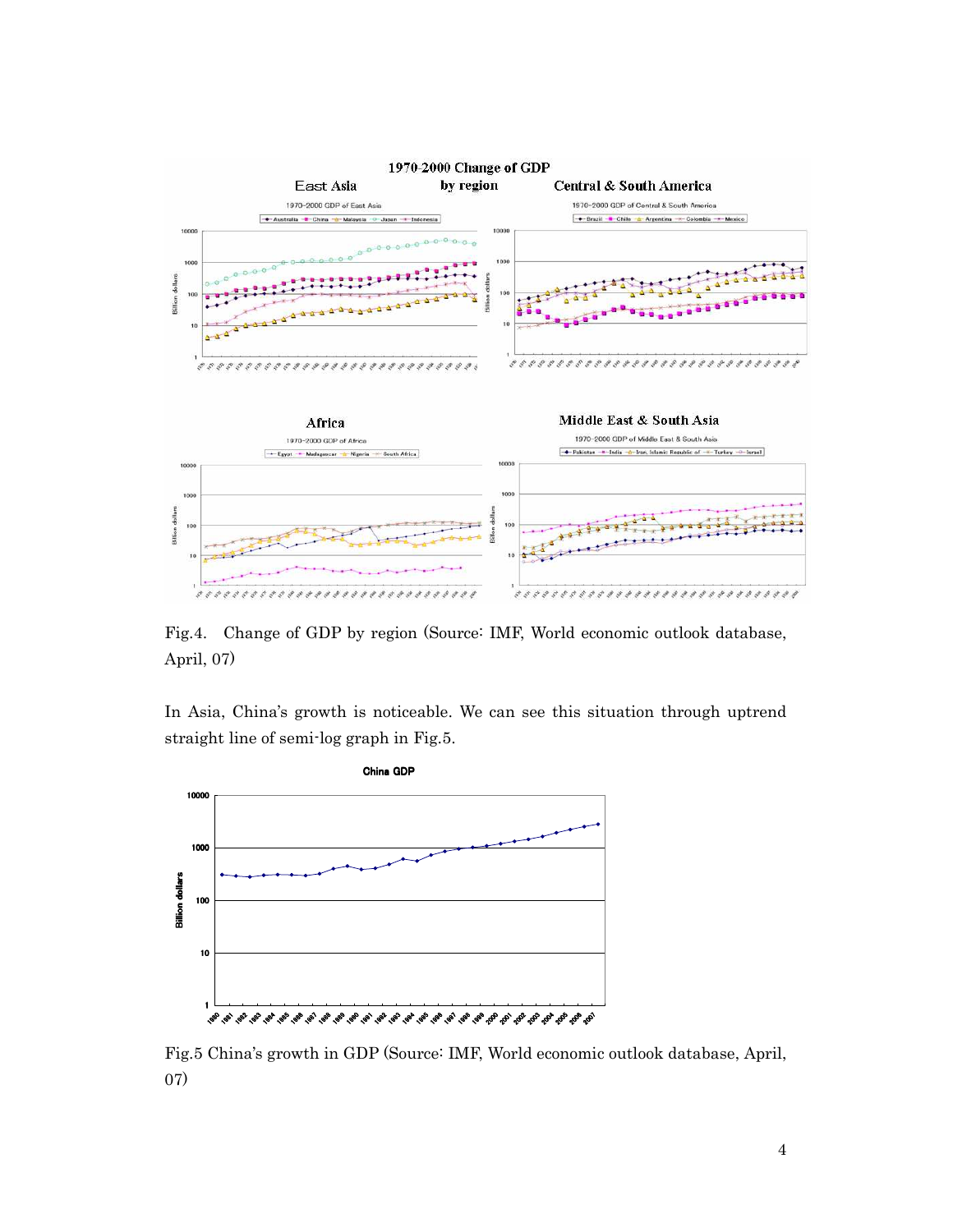Looking at Russia that has territory in Northeast Asia, in semi-log graph of Fig.6 , its GDP line extends upward after bottom in 1998.



Fig. 6 Russia's growth in GDP (Source: IMF, World economic outlook database, April, 07)

In conclusion, phenomena of the Great Exchange Age have emerged particularly in East Asia.

Next, we check cargo movement of the world. We look into container transport that deals with general cargo excluding bulky one. Table 2 shows share of transport volume in the world in 2004 by main sea lane. We can see maritime routes with East Asia occupied more than half of the world total. Moreover, share of handled container volume of the world, by loading/unloading port, by region in 2004 is shown in Fig. 3. East Asia amount for 45% in loading port and 31% in unloading port. Therefore, we come into conclusion that East Asia has been one of centers in world cargo transportation.

Table 2. Share of transport volume in the world in 2004 by main sea lane(Source: MOL)

|                               | Share of container transport volume in the world in 2004 by main sea lane $(\%)$ |            |              |           |            |        |  |  |  |
|-------------------------------|----------------------------------------------------------------------------------|------------|--------------|-----------|------------|--------|--|--|--|
| Sea lane                      | lEast Asia<br>lEast Asia<br>lNorth America<br><b>IEurope</b><br>lEast Asia.      |            | Others       |           |            |        |  |  |  |
| lbetween.                     | l-North Americal                                                                 | l- Europei | I-East Asia. | l-Europei | l−Euro pel |        |  |  |  |
| $\mathsf{Shane}(\mathcal{C})$ |                                                                                  | 15.61      | -4           | 9.31      | 6.8        | 33.5 I |  |  |  |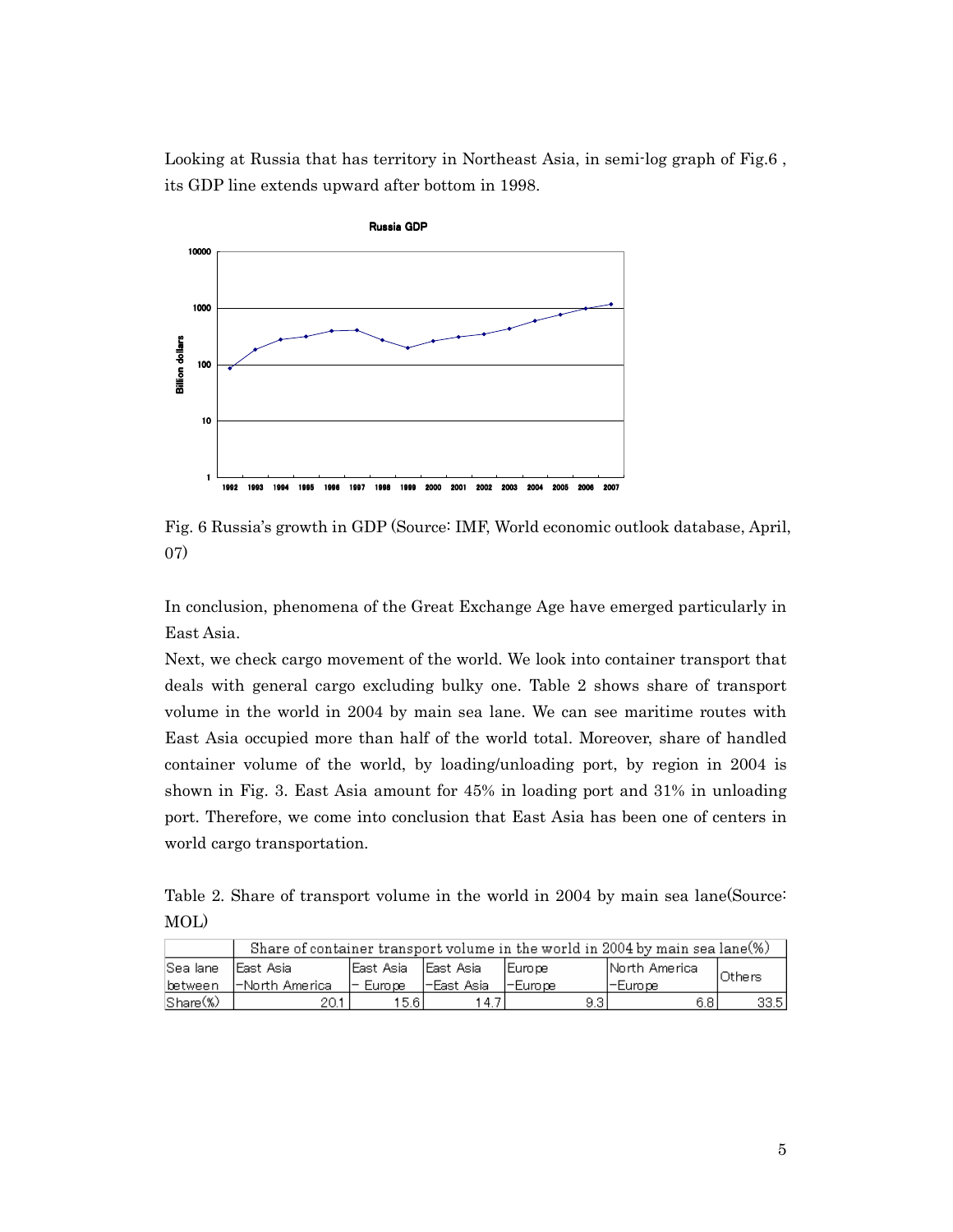Table 3 Share of handled container volume of the world, by loading/unloading port, by region in 2004 (Source: MOL)

| Share of handled container volume of the world, by loading/unloading port, by region in 2004<br>(Unit %, Source: MOL) |                                                                                                                    |       |       |     |      |     |         |            |  |
|-----------------------------------------------------------------------------------------------------------------------|--------------------------------------------------------------------------------------------------------------------|-------|-------|-----|------|-----|---------|------------|--|
|                                                                                                                       | Central &<br>lIndia<br>Middle East  sub-<br> North America<br>lEast Asia<br>Europe South<br>America<br>icontinent. |       |       |     |      |     | lAfrica | lOceania i |  |
| Loading port                                                                                                          | 12.4                                                                                                               | 45.1  | 24.91 |     |      | 3.7 |         | 21         |  |
| Unloading port                                                                                                        | 22.5 l                                                                                                             | 30.8I | 26.9  | 4.9 | 4.91 | 2.8 | 4.1     | 2.4        |  |

# &2. Possibilities of East Asia economic integration

Through analysis above-mentioned in &1, we know the advent of the Great Exchange Age and East Asia's position in the world. I think ultimate goal of the economic trend will be economic integration with few border constraints. Then, we investigate the possibilities of East Asia economic integration

# 2.1. Examination on inevitability of economic integration

The following phenomena that lead East Asia to economic integration have been emerging.

1) Advent of the Great Exchange Age (Borderless movement of cargo, passenger, information and money)

The situation is above-mentioned. This phenomenon has been brought about by technological innovation in the field of telecommunication and transport. It is important to recognize that energy of the exchange in East Asia has been strengthening.

# 2) Spread of international standard

It is necessary to give up its own style for advancing toward economic integration. In East Asian countries, introduction of the international standard has been advanced in the field of institution, hardware and way of thinking. As a result of it, it has become easy for many countries to enjoy international trade and introduce foreign capital into domestic industries.

3) Emergence of borderless issues to be tackled through joint cooperation with neighboring states

The issues, for instance, are shown below. The states of East Asia will be pressured to participate in the joint initiatives with neighboring countries to cope with these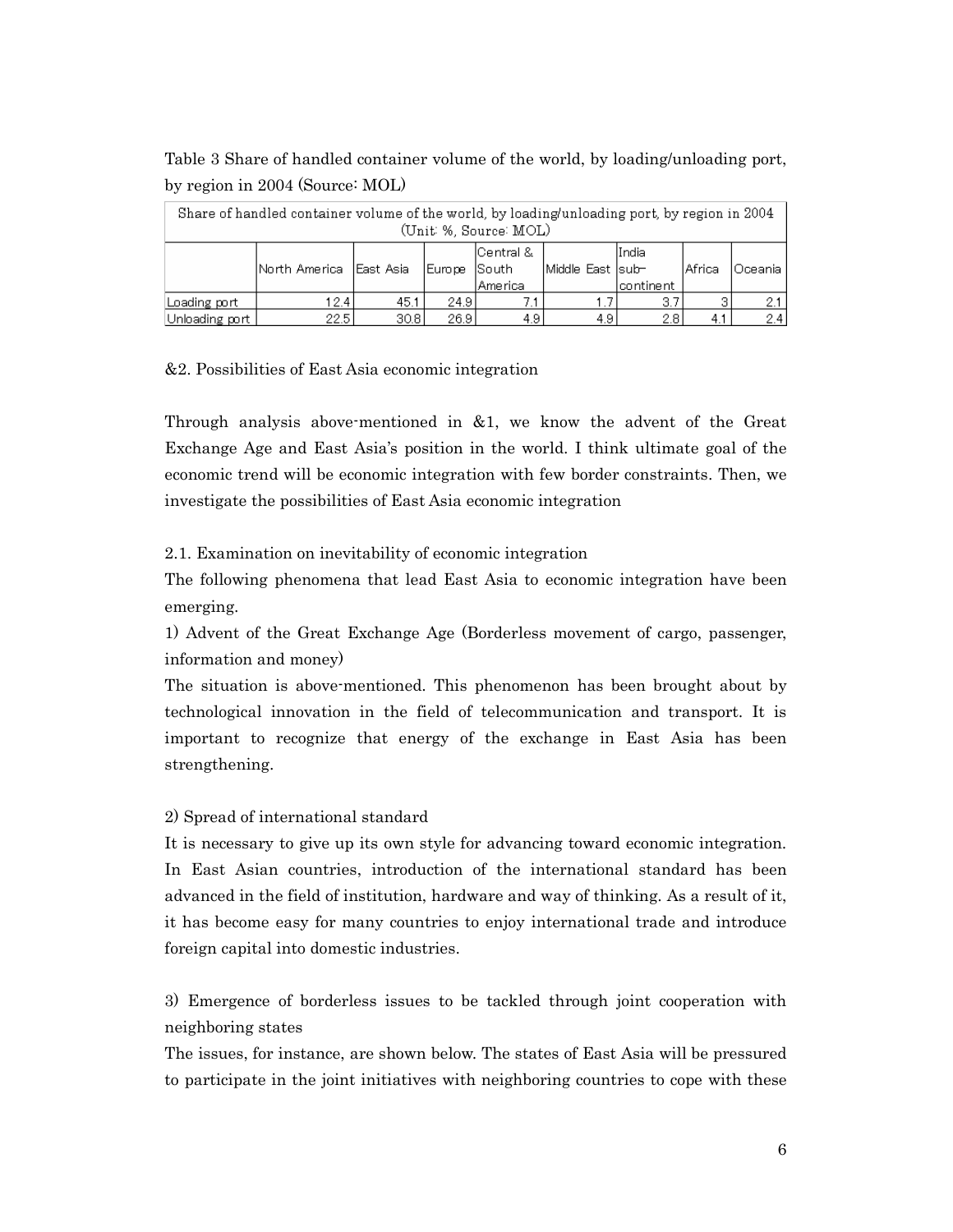issues.

- \* Multinational economic project, for instance, international division of labor.
- \* Spread of dangerous weapons leading to ruin of the earth.
- \* Global environmental problem, Problem of shortage of natural resources.
- \* Epidemic diseases like SARS
- \* Natural disaster like Tsunami of Indian Ocean

4) Breaking away from the thought following the law of the jungle as human being's frontal lobe has evolved.

In the past international communities, the thought of wild animal's world representing as 'kill an opponent, or are killed by him', had been prevailed. However, in recent years, the tide of the times has had new momentum that human beings can survive even if without following such thought. For instance, there are many states participating in Treaty on the Non-Proliferation of Nuclear Weapons. This is victory of reason and evolution of human being's frontal lobe.

5) Enhancement of power of international agencies functioning as driving forces of economic integration

Leadership ability of international agencies such as UN has remarkably strengthened in recent years. These agencies have carried out their duties with placing emphasis on economic integration. Their influence on the world politics is large.

6) The advanced regions of the world have stepped into economic integration.

It goes without saying that we have the case of EU. EU has strengthened its power in the field of politics and economy in the world. East Asia will get a lot of knowledge from EU's experience and wisdom.

As mentioned above, factors promoting economic integration have gotten larger. On the other hand, there is nationalism as rebel against economic integration. It is inevitable to have outbreak of nationalism. However human being's has had tools to suppress burst of nationalism through pursuing higher richness and cleverness. Therefore, the states of East Asia will have economic vector with uniform direction in near future though definite date of the economic integration cannot be seen. Consequently, economic integration can be realistic target for East Asian countries.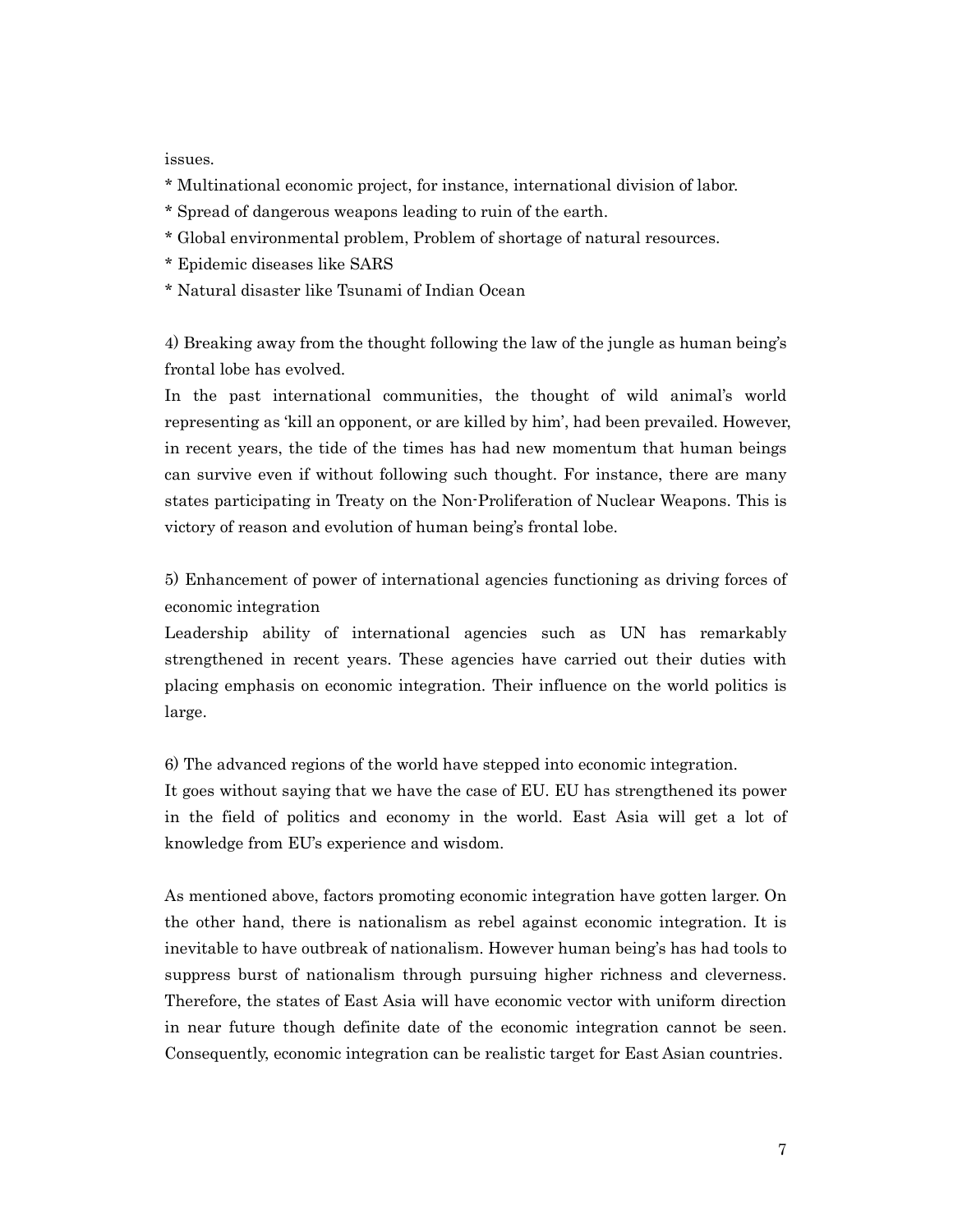#### 2.2. Position of Northeast Asia in East Asia

From the above mentioned, we can understand the advent of the Great Exchange Age, position of East Asia in the world economy, and its future direction to be targeted. The East Asia said above is, definitely speaking, limited to economically prosperous region involving Japan, the ROK, Taiwan, Hong Kong, ASEAN states. Northeast Asia, being part of East Asia, consists of Japan, the ROK, the DPRK, Northeastern part of China, Russian Far East and Mongolia. The region excluding Japan and the ROK (hereinafter called as continental Northeast Asia) has lagged far behind in the prosperity above-mentioned. The continental Northeast Asia is neighbors of Japan and most important region for Japan.It is imperative for Japan to have situation that neighboring countries become rich.

I would propose one idea to develop the economy of this region in line with the tide of times. This is how to develop the Sea of Japan.

## &3. How to develop the Sea of Japan

## 3.1. How to bring about a storm of Great Exchange in Northeast Asia

The basis of how to develop the Japan Sea is to give rise to a storm of Great Exchange in Northeast Asia. The current global society has entered into the Great Exchange Era and southern half of East Asia has functioned as one of centers in the Great Exchange of the world. Therefore we ought to predict that such phenomenon will emerge in continental Northeast Asia. How is it brought about? I think we can use vitalities of Chinese people as we can see in the case of southern East Asia where economic development was accomplished by mainly Chinese people's power and overseas Chinese. The method is to encourage Chinese of Northeast Asia.

The evidence that Northeastern part of China has had lagged behind in the economic activities is shown from the fact that per capita foreign trade volume of Jilin Province and Heilongjiang Province (total population of the two provinces amounts to 65 million ) remains less than one fifth of average of whole China

Main reason is viewed that the region involving the two provinces is land-locked. Therefore, I can present one idea that degree of the land-locked situation decreases by means of making connection with the Japan Sea, as one alternative to bring about the Great Exchange.

One part of Jilin Province where is situated in Tumen River District is only 10km far from the Sea of Japan. If we can make this part connect with the Sea of Japan, we can predict rapid development of foreign trade in the land-locked area. We also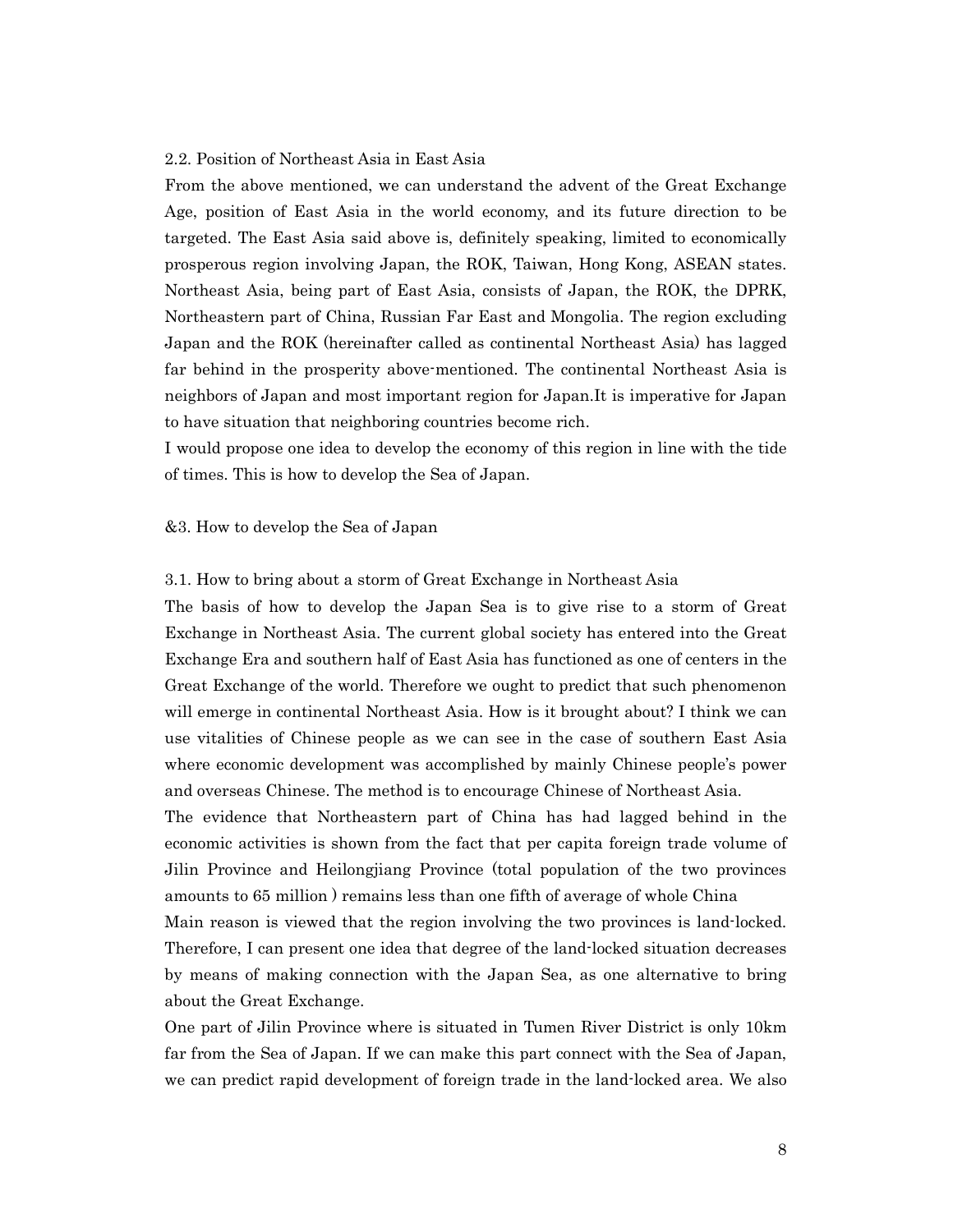expect that, through Chinese people positive participation in use of the Japan Sea, Exchange in the Japan Sea will promote remarkably. Russia and other coastal states of the Japan Sea can also reap the benefit from the Exchange. The Exchange produces mutual reliance and strengthens the relationship of coexistence. The issues that have annoyed us, such as abduction, historical problem and territorial problems will find the way toward settlement, because most effective medicine to conquer the problems is to promote the exchange.

In this context, the most important thing is whether it is possible to create such linkage with consent of passing-through country (Russia or the DPRK).

I think such undertaking shall have the following conditions for its execution.

1) The undertaking shall be executed in Tumen River Area that has shortest distant point to the Japan Sea.

2) The undertaking shall be executed by initiative of passing-through state.

3) The undertaking shall involve foreign capital to raise the fund.

4) As the undertaking becomes multinational cooperation, it shall involve the agency concerned with operational knowhow and experience relating to the multinational cooperation.

Based on the above, I explain the method of promoting exchange in the Japan Sea by stage of development.

3.2. Concrete proposal to promoting the exchange of the Japan Sea

First stage: Research and survey

We consider how to guide the land-locked area of continental Northeast Asia (hereinafter referred to as continental land-locked area) to the Sea. In order to invent the solution, firstly we have to prepare a transport future vision of whole Northeast Asia such as an economic development master plan.

We already finished this step. Our research result is Northeast Asia transport corridor vision shown in Fig. 7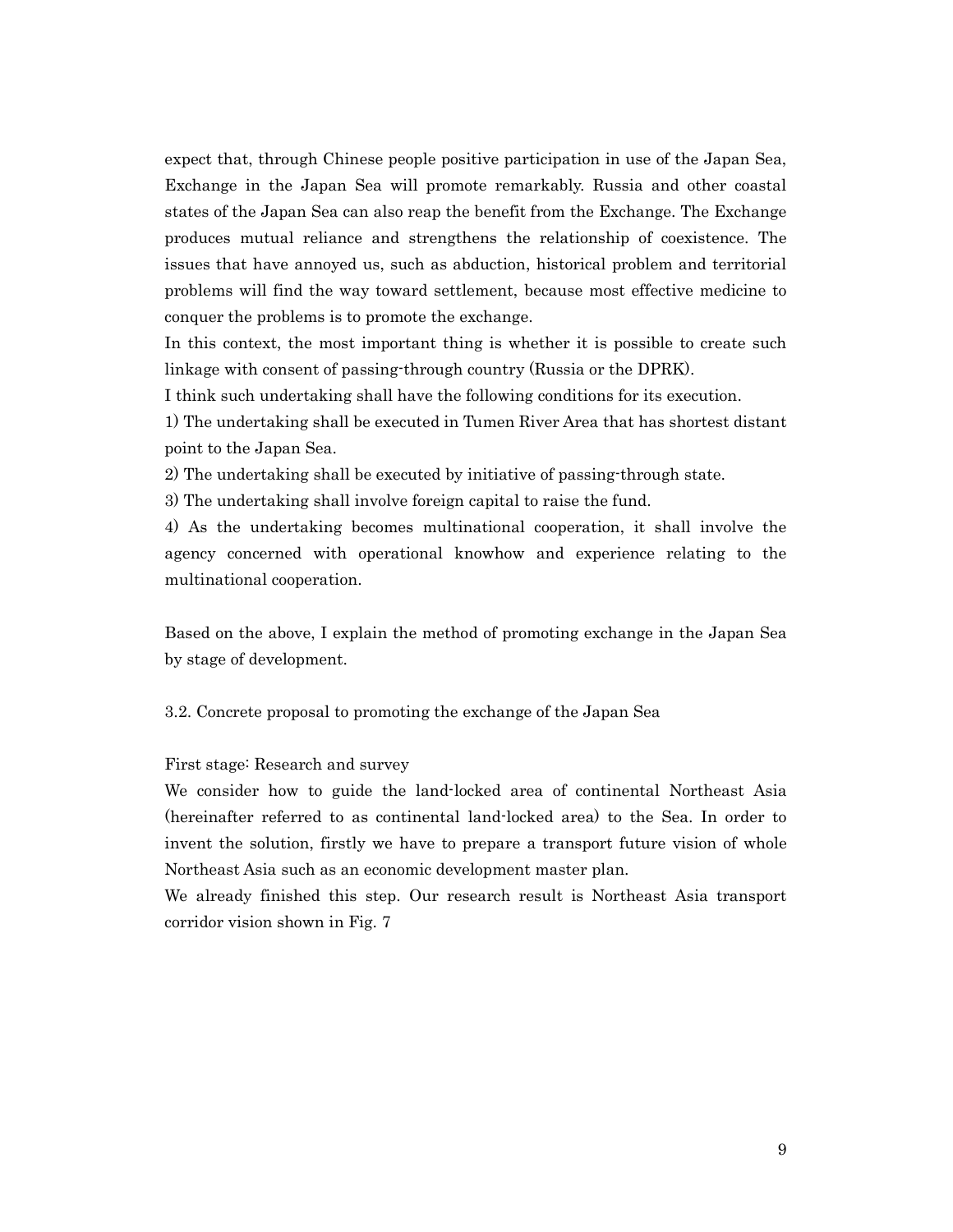

Fig. 7 Northeast Asia transport corridor vision show

Second stage: Materialization of small scale exchange (1)

Gradual advance from small scale to large is preferable in every challenge. First of all, connection between the continental land-locked area and the ROK is selected. This undertaking has been accomplished 7 years ago by south Korean shipping company. International ferry between the ROK and Yanbian Korean Autonomous Prefecture via Zarubino Port has been operated. However, the transported volume has remained to small extent due to many kind of constraints.

#### Third stage: Materialization of small scale exchange (2)

Based on the second step experience, connection between the continental land-locked area and Japan will be challenged. Concretely speaking, this is establishment of international ferry service crossing over the Japan Sea. We are now at this stage and, however, we have not yet succeeded in this project. Details will be described later.

Fourth stage: Research to identify the way to meet large volume of demand in future

The above small scale challenge will rouse gradual increase of flow of exchange, with diminishing the constraints, reflecting from tide of the times. Then, it will be necessary to provide appropriate means for a large scale volume of transport movement. Therefore, in the fourth step, we need to research and survey on the means, in particular, transport route.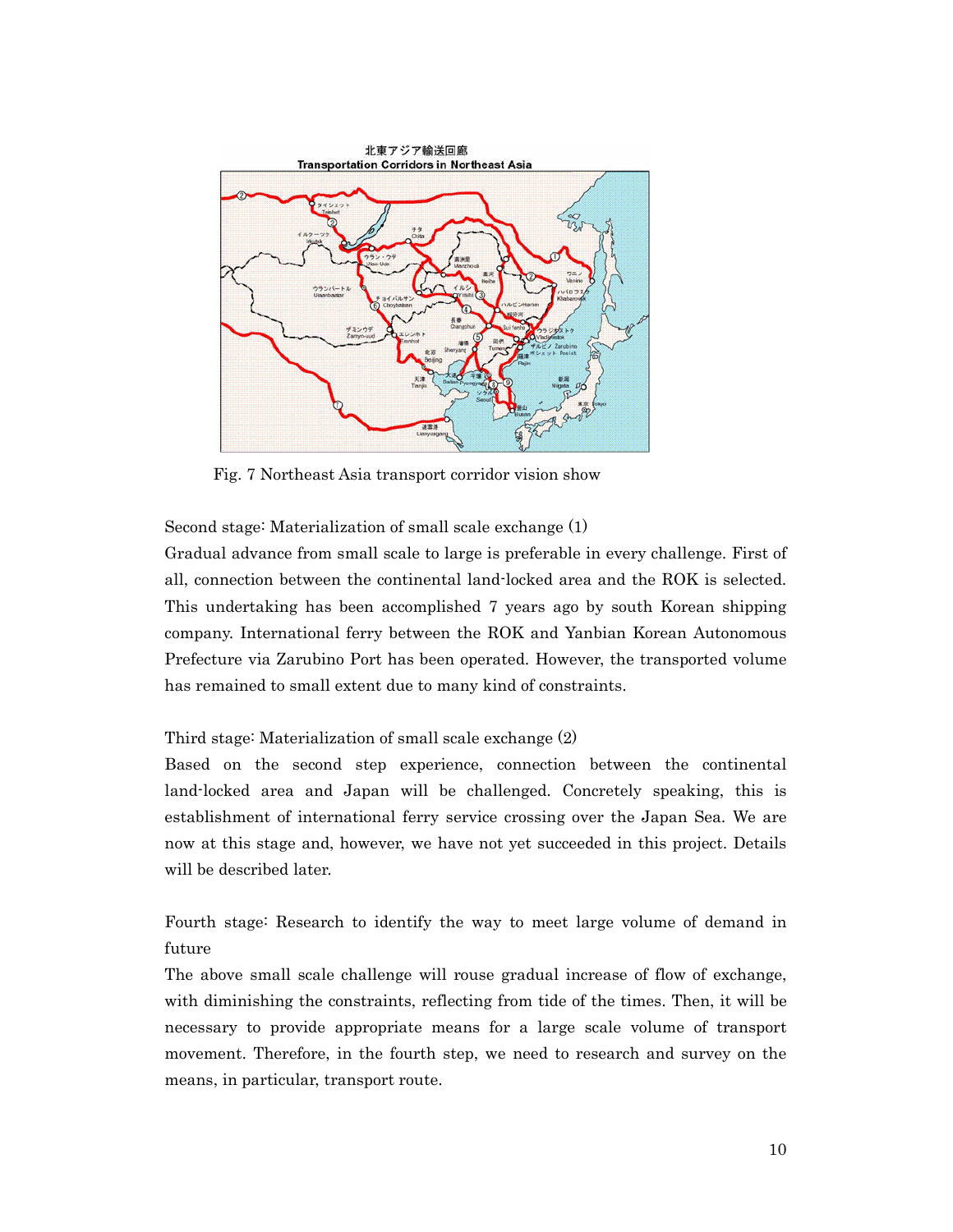Main subject to be examined is 'At what part of the Tumen River Area we construct the route penetrating to the Japan Sea? There seems to be three alternatives as follows:

1) Use of the existing road and port in Russian territory.

2) Use of the existing road and port in territory of the DPRK

3) Provision of new international public road and port

With respect to 1) and 2), it is very difficult to prevent smuggling into/out of the country. Alternative 3) will make it possible to prevent the smuggling.

Fifth stage: Construction of international public road and port

Let us suppose the alternative 3) is adopted.

The proposed facilities have the following specification each.

1) The international public road:

2) The road is constructed at the shortest distance site (10km) in Tumen River Area from the viewpoint of connection between Jilin Province and the Sea of Japan.

3) The road is underground or semi-underground style with 6 lanes in total and double track railway.

4) The international public port:

5) The above road extends to offshore. At the offshore side edge of the road, the port is constructed. This is artificial floating island and functions as the foothold of international ferry transport that conveys land transport trucks crossing national borders.

6) These facilities are designed on the premise of preventing smuggling.

Sixth stage: Positive use of the above facilities to make the Japan Sea be the Great Exchange Sea.

Next, I would describe the third stage where we are currently challenging.

&4. Challenge of establishing the international ferry service crossing over the Japan Sea

This undertaking is the third step above-mentioned.

Officials concerned in Northeast Asia, including ERINA, who are interested in the Exchange of the Japan Sea have jointly challenged toward establishment of international ferry service crossing over the Japan Sea (hereinafter referred to as the Undertaking) since a few years before. As a result of it, May 2006, they agreed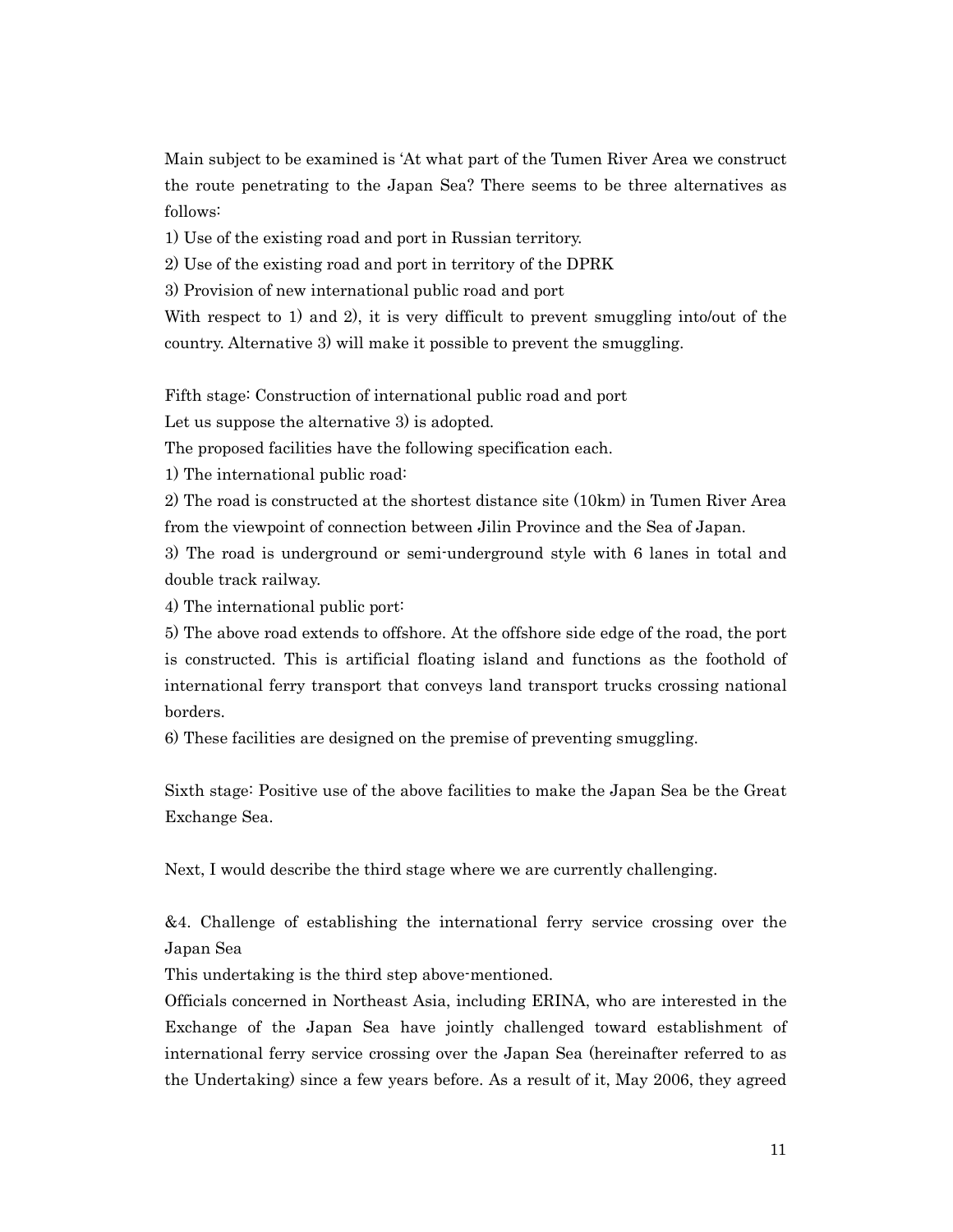that officials concerned of Japan, China, the ROK and Russia will organize a limited liability company that operates the ferry service. Furthermore, July 2007, they came into conclusion that the head office of the company is situated in Sokcho, the ROK and total capital is 3 million US dollars, and the share of the capital by state is 51% of the ROK, 17% of Russia, 16% of Japan and 16% of China. The vessel used in operation will be chartered from the existing service managed by the ROK, However, at the current stage of as of  $1<sup>st</sup>$  October, they are coordinating and negotiating to set up the joint ferry company. The company has not yet been established. The ferry service operation is scheduled to start in early stage after the establishment of the joint company.

In this chapter, I outline the progress of the challenge.

1. Wide range of survey conducted by ERINA as for current transport situation of continental Northeast Asia

ERINA carried out the research and survey jointly with specialists of Northeast Asian countries on current situation and issues of the continental Northeast Asia transport, and eventually, prepared the final report as Northeast Asia transportation Corridor Vision (Fig.7). There are 9 transportation corridors proposed. As next target to be pursued, drastic improvement of transport efficiency in No. 4 corridor called Tumen River Corridor was adopted. In order to accomplish the aim, the officials concerned gave priority to the ferry service crossing over the Sea of Japan connecting the Tumen River Corridor with Japan. They started the challenge.

#### 2. Establishment of NPO (Non Profit Organization) in Japan

As part of struggling in Japan, officials concerned in Japan established the NPO on a national scale, because it is very difficult for tiny body like ERINA to succeed in the challenge without supports from various fields. The NPO is called Northeast Asia transportation Corridor Network.

## 3. The process of obtaining consents among 4 parties

 International meetings and forums have repeatedly been held to start the Undertaking by initiatives of mainly ERINA. (See the Table 4 ) As a result of it, it became clear that local governments of Japan, China and Russia are anxious to succeed in the Undertaking. On the other hand, examination on participation of shipping lines had been carried out by mainly Niigata Branch of Ministry of Land,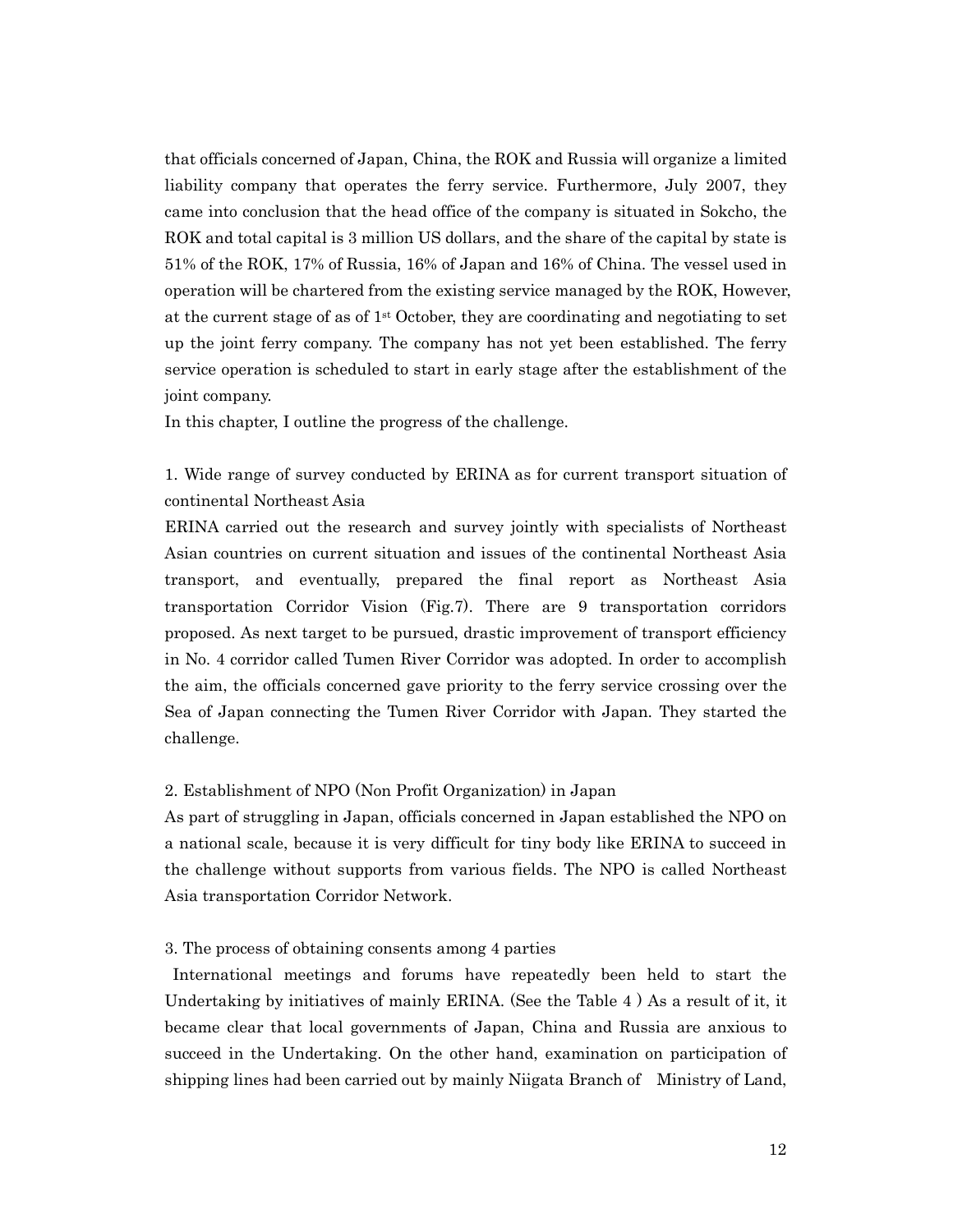Infrastructure and Transport of Japanese Government. As a result of it, we succeeded in identification of the shipping company that has intention of participation in the challenge. This shipping line has experienced from the existing service route between the ROK and Jilin Province. It announced us its participation would be acceptable on the premise of Japanese financial cooperation. Then, Japanese side and Korean side start coordination, when Chinese side and Russian side offered their intention of financial participation each. Ultimately, it was decided that this Undertaking would be challenged jointly by official concerned from four states (hereinafter referred to as four parties) .

| Meeting | Venue       | Date      | Minutes of Meeting | Contents of the Meeting                                           |  |  |
|---------|-------------|-----------|--------------------|-------------------------------------------------------------------|--|--|
| 1       | Hunchun     | Oct. 2003 | Y                  | Confirmation of intention of local people concerned, i.e. Hunchun |  |  |
|         |             |           |                    | City and Hasan district                                           |  |  |
| 2       | Niigata     | Feb. 2004 | Y                  | Confirmation of intention of Russian Local Government under       |  |  |
|         |             |           |                    | attendance of Vice-Governor of Primorsky Krai                     |  |  |
| 3       | Vladivostok | July 2004 | $\overline{Y}$     | Studying portrelated problems in Zarubino Port, under             |  |  |
|         |             |           |                    | participation of Korean side                                      |  |  |
| 4       | Niigata     | Oct. 2005 | No                 | Port sales of Zarubino Port conducted by joint team of China and  |  |  |
|         |             |           |                    | Russia                                                            |  |  |
| 5       | Hunchun     | Feb. 2006 | Y                  | Exchange views between Chinese consignors and shipping lines      |  |  |
|         |             |           |                    | from overseas.                                                    |  |  |
| 6.      | Zarubino    | May 2006  | Y                  | Establishment of new ferry service was conduded by 4 state's      |  |  |
|         |             |           |                    | officials.                                                        |  |  |
| 7       | Vladivostok | Aug. 2006 | Y                  | Rate of investment by state was conduded.                         |  |  |
| 8       | Changchun   | Sep. 2006 | Y                  | Reconfirmation of No. 6 Meeting                                   |  |  |
| 9       | Niigata     | Feb. 2007 | Y                  | Meeting of 5 mayors from 4 states regarding the ferry projects    |  |  |
| 10      | Hunchun     | May 2007  | Y                  | Amendment of the rate of investment by country                    |  |  |
| 11      | Sokcho      | July 2007 | Y                  | Tentative schedule of establishment of the Joint Company and      |  |  |
|         |             |           |                    | starting date of ferry service were decided                       |  |  |

Table 4 Meetings and forums held toward accomplishment of the Undertaking

#### 4. The first consent

The four parties agreed May and August 2006 that the joint company with its capital of 3 million US dollars would be established, the share of the capital by party is 40% of Japan, 30% of Russia, 20% of China and 10% of the ROK, and its headquarter would be in Niigata.

#### 5. Domestic coordination in each country

After the first consent, each party came back home to coordinate in raising fund and then, change of the situation took place.

In the Korean Party, Sokcho City Government and Gangwon Province Government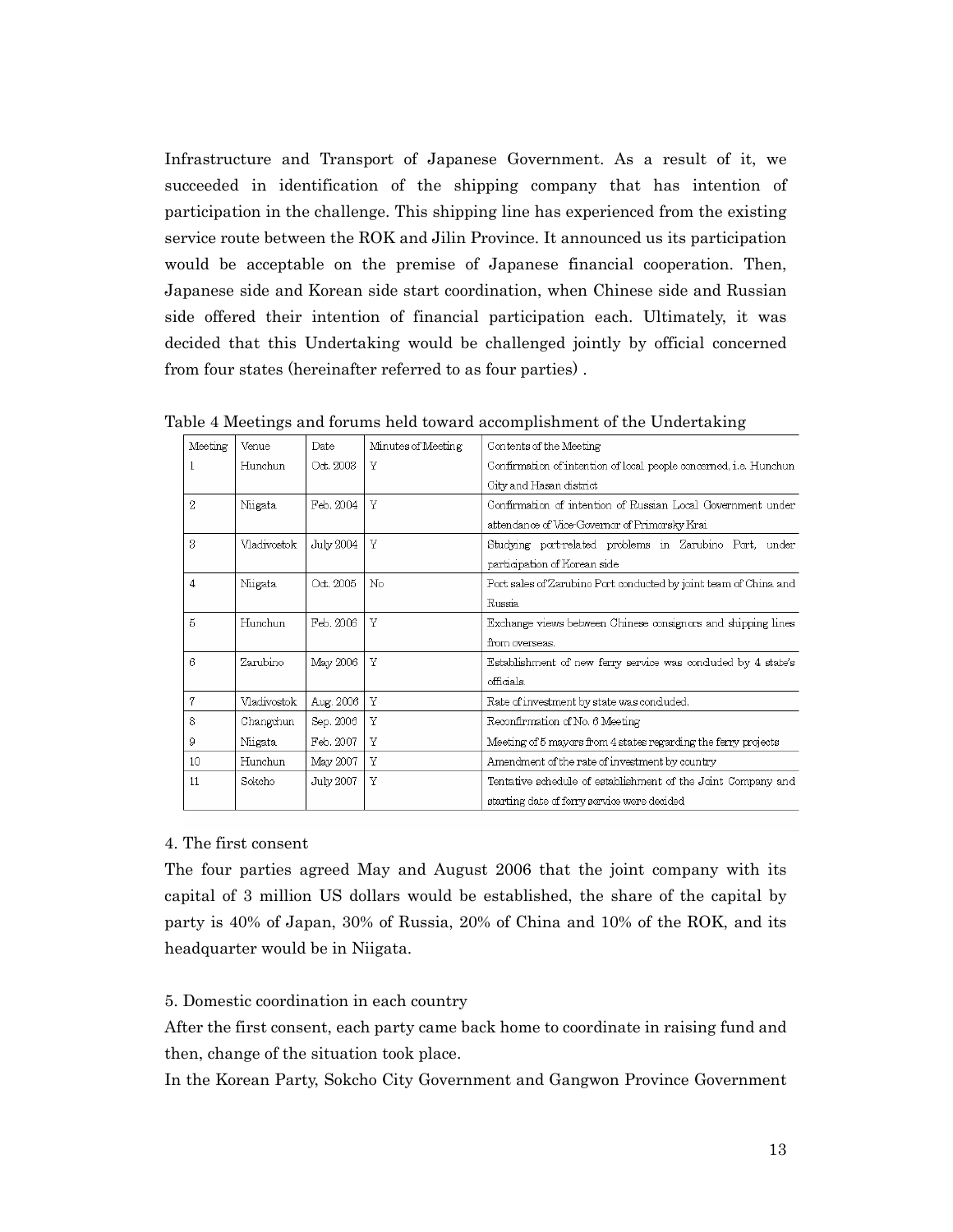announced their participation in the Undertaking and Korean Party insisted having majority of the capital with head office of Sokcho. They announced this at the summit meeting in Niigata February 2007, where five mayors concerned, i.e. Niigata, Seiryo (Japan), Sokcho, Hasan and Hunchun, attended from 4 states.

As for the Chinese Party, a Japanese apparel maker started its production in Hunchun Special Economic Zone, expecting success of the Undertaking.

As for the Russian Party, it made public the master plan of Zarubino Port.

In Japan, investment company was established for the purpose of investing to the joint company. Japanese initiative was shifted from ERINA to the investment company.

In the term of such coordination, there were many happening in the circumstances of the project such as worsening the North Korea Problem in Japan, policy change of Kazakhstan Government on importing used cars that are expected as one of fundamental cargos, and making clear poor handling capacity of cargo in Niigata Port etc.

## 6. Second consent

The four parties had meeting July 2007 to amend the agreement according to the offer from the Korean side, that is, the share of the investment is 51% of Korean Party, 17% of Russia, 16% of Japan and 16% of China, while the total of the capital of the joint company is unchanged. The head office is situated in Sokcho.

The minutes of the meeting is shown in Fig. 8

As the result of the meeting, organization chart to be expected for managing the Undertaking is shown in Fig.9



Fig. 9 Organization chart to be expected for managing the Undertaking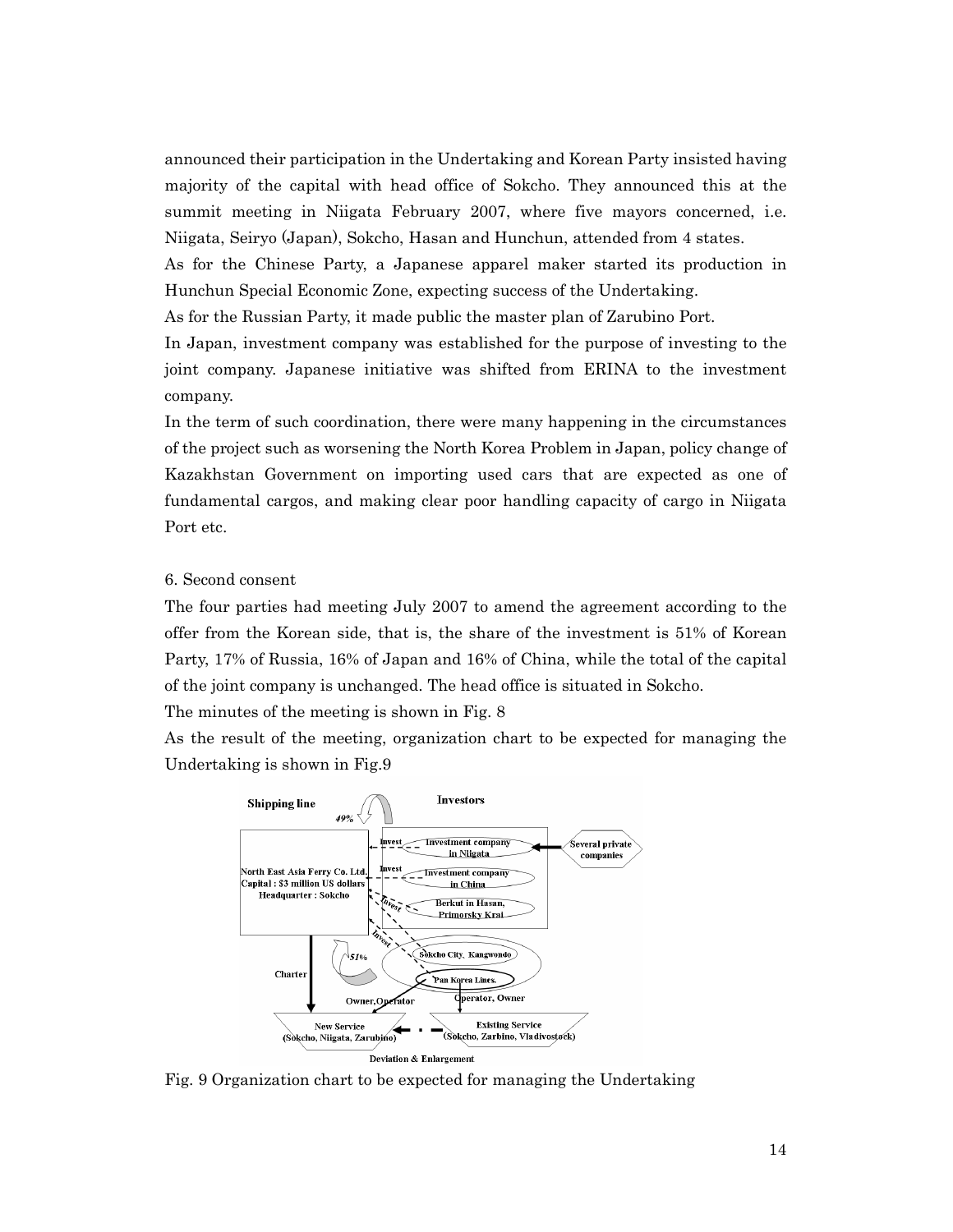Minutes of Meeting regarding Establishment of New Ferry Service conducted by Joint Group of Korea, Japan, China and Russia

On 6th July 2007, the representatives of Korea, Japan, China and Russia held meeting in Sokcho to establish the new ferry service connecting Sokcho, Niigata, Zarubino and Hunchun, and concluded the following matters.

1. People concerned of Korea, Japan, China and Russia will jointly set up the joint company. The rate of the investment by country is shown as Korea : Japan : China : Russia = 51:16:16:17. 2. Headquarter of the joint company is located in Sokcho City, Korea.

3. The capital of the joint company amounts to \$3 million US dollars. When and how much the investment is undertaken will be decided after checking the long-term profit and expenditure statement prepared by the Korean side.

4. The joint company shall be called as North East Asia Ferry Co, Ltd.

5. Directors of the joint company to be legally registered are 7 in total, composition of which is Korea 4, Japan 1. China 1 and Russia 1.

6. The joint company is scheduled to be founded on August 2007 based on the Articles of Incorporation prepared in accordance with the Korean Commerce Law. Principal contents of the Articles, including Joint Agreement, shall be decided through discussion among participants of the working group 7. The ferry service is scheduled to starts on September 2007 Constituent countries shall cope with problems relating to the ferry service swiftly. Japanese side shall promptly inform the propriety after consultation with Japanese agency concerned

8. The working group shall be organized in order to discuss the establishment of the joint company etc. The working group meeting will be held during July 2007 to coordinate among the states with respect to matters concerned.

9. Every participant country shall settle swiftly disputes of its own to be improved or overcome individually before starting the ferry service.

Fig. 8 Conclusion of Sokcho Meeting dated 6 July, 2007

## 7. Summary of ferry service to be expected

In the ferry service to be expected, there will be 3 calling ports of Sokcho, Niigata and Zarubino with frequency of once a week, in the style of partly extension to Niigata from the existing ferry service network. However, 2 vessels will be provided in near future, when turn of calling 1) Sokcho, 2) Niigata, 3) Zarubino 4) Niigata and 5) Sokcho with frequency of once a week is now examined.

Main objects to be transported are container cargo, used cars and passengers.

The areas connected by this service is as follows:

Jilin Province, Heilongjiang Province –Niigata

Primorsky Krai –Niigata

Sokcho (a gateway of Seoul to the Japan Sea) – Niigata (a gateway of Tokyo to the Japan Sea)

This means that Niigata will be hub of the Northeast Asia maritime transport.

The size of the vessel to be expected is as follows:

13,213 gross tonnage

Passenger capacity is 600 persons

Cargo capacity is 132 TEU or 500 used cars

Velocity of the vessel is 24 knot.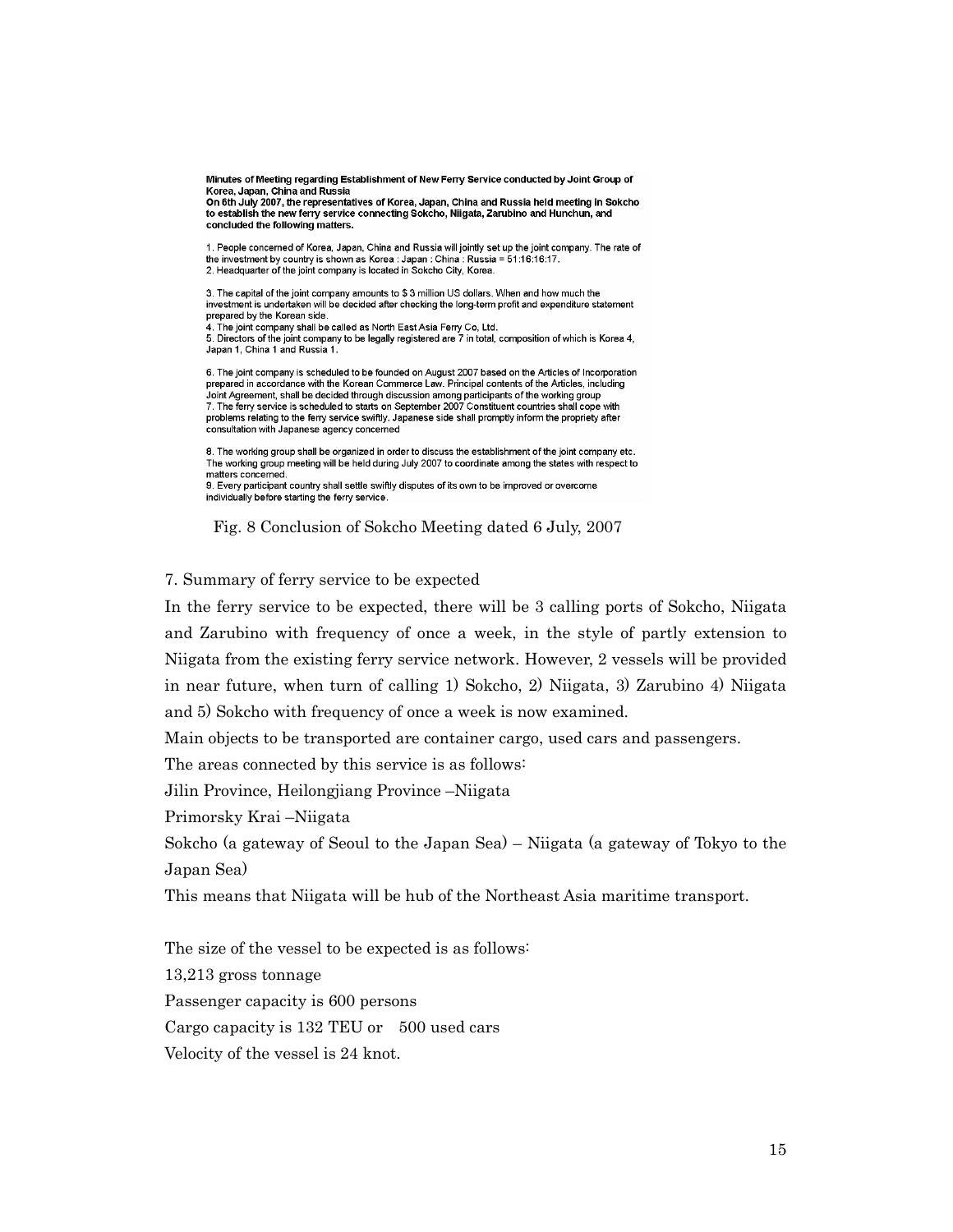8. Cargo statistics of the existing service

Cargo statistics of the existing service conducted by Dongchun Ferry is shown in Fig. 10.

| CARGO |
|-------|
|       |

|               |       | UNIT : TEU |        |       |       |       |              |
|---------------|-------|------------|--------|-------|-------|-------|--------------|
| <b>IN/OUT</b> | 2000  | 2001       | 2002   | 2003  | 2004  | 2005  | <b>TOTAL</b> |
| N             | 495   | 1,646      | 2, 751 | 3,260 | 2,830 | 2,454 | 13,436       |
| <b>OUT</b>    | 507   | 1.008      | 1,828  | 2,427 | 4,044 | 4,595 | 14,409       |
| <b>TOTAL</b>  | 1,002 | 2654       | 4,579  | 5,687 | 6,874 | 7,049 | 27,845       |

#### **• PASSENGER**

| <b>IN/OUT</b> | 2000   | 2001   | 2002   | 2003   | 2004   | 2005   | <b>TOTAL</b> |
|---------------|--------|--------|--------|--------|--------|--------|--------------|
| N             | 18.070 | 26,172 | 26,467 | 24,647 | 26,596 | 27,996 | 149,948      |
| <b>OUT</b>    | 18,610 | 25,950 | 24,985 | 22.477 | 27,320 | 29,317 | 148,659      |
| <b>TOTAL</b>  | 36,680 | 52.122 | 51,452 | 47,124 | 53,916 | 57,313 | 298,607      |

Fig.10 Cargo statistics of the existing service conducted by Dongchun Ferry

# 9. Advantages of the Undertaking

The service route to be expected is shown in Fig. 11.



Fig.11 Expected service route

Advantages of the Undertaking is as follows,

1) The ferry service will become a bridge of exchange between continental Northeast Asia and Japanese coastal area facing the Japan Sea, which is an earnest wish of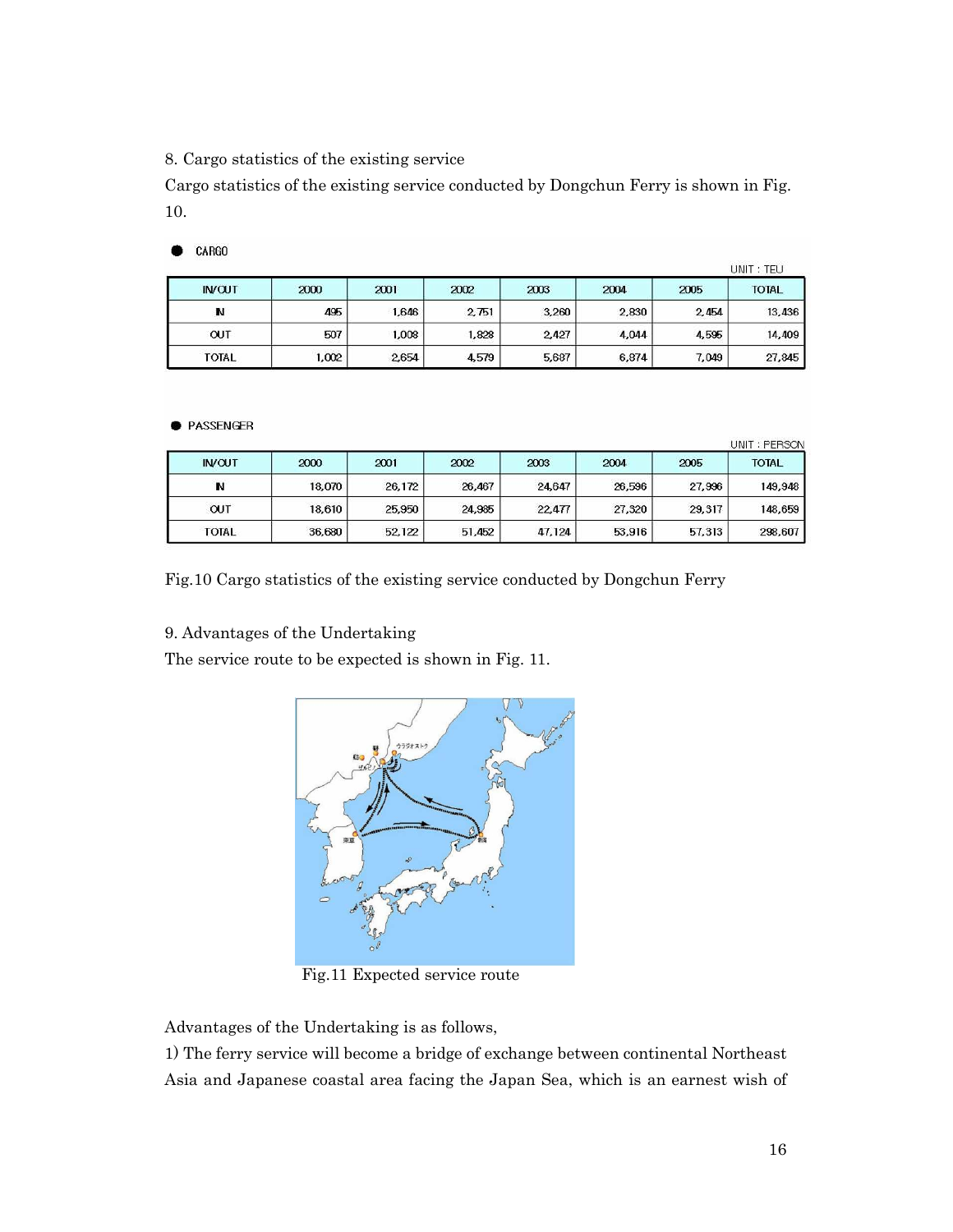Japan.

2) Niigata has linkage with Russia (Primorsky Krai), China (Heilongjian Province, Jilin Province) and Korea (Gangwon Province).

3) The route is the shortest way connecting Tokyo Metropolitan Area and Seoul Metropolitan Area.

4) The route has shortest travel time in trade connecting between Japan and continental Northeast Asia.

## 10. Current situation as of the end of September 2007

Negotiation and coordination among 4 parties based on the agreement above-mentioned has been advancing. However, working group discussion to be held in July has delayed and started in August. Therefore, as of the end of September, 4 parties has discussed each other regarding Joint Contract of joint company, the Articles of Incorporation and working plan including profit/loss statement. Joint company will be established after settlement of the discussion.

## 11. Issues to be tackled hereafter

1) Coping with difficulties in coordinating among 4 parties

Maintaining good communication, keeping disciplines and growing mutual reliance among four parties is precondition for the multinational cooperation. Korean party has majority and the joint company will be managed based on Korean Law. However, the remaining parties have 49% of the capital. It is very important to ensure cooperative relationship among four parties in managing the joint company.

#### 2) Ensuring profitability as a private company

The joint company is non-governmental firm where profitability must be pursued. In this connection, we have the large problem that the ferry service route is apt to be impacted politically due to close to border areas. In addition, border transport between Russia and China has many problems to be conquered as described below.

## 3) Improvement of border transport between Russia and China

Transport distance between Zarubino Port to Hunchun City via Kraskino Border is only 60km. However, the travel cost still remain not cheap and the transport efficiency is not good. We have had some passengers whose waiting time for custom clearance in Kraskino was over 3 hours. This is reason behind the capacity of Russian custom clearance still remains at a small scale.